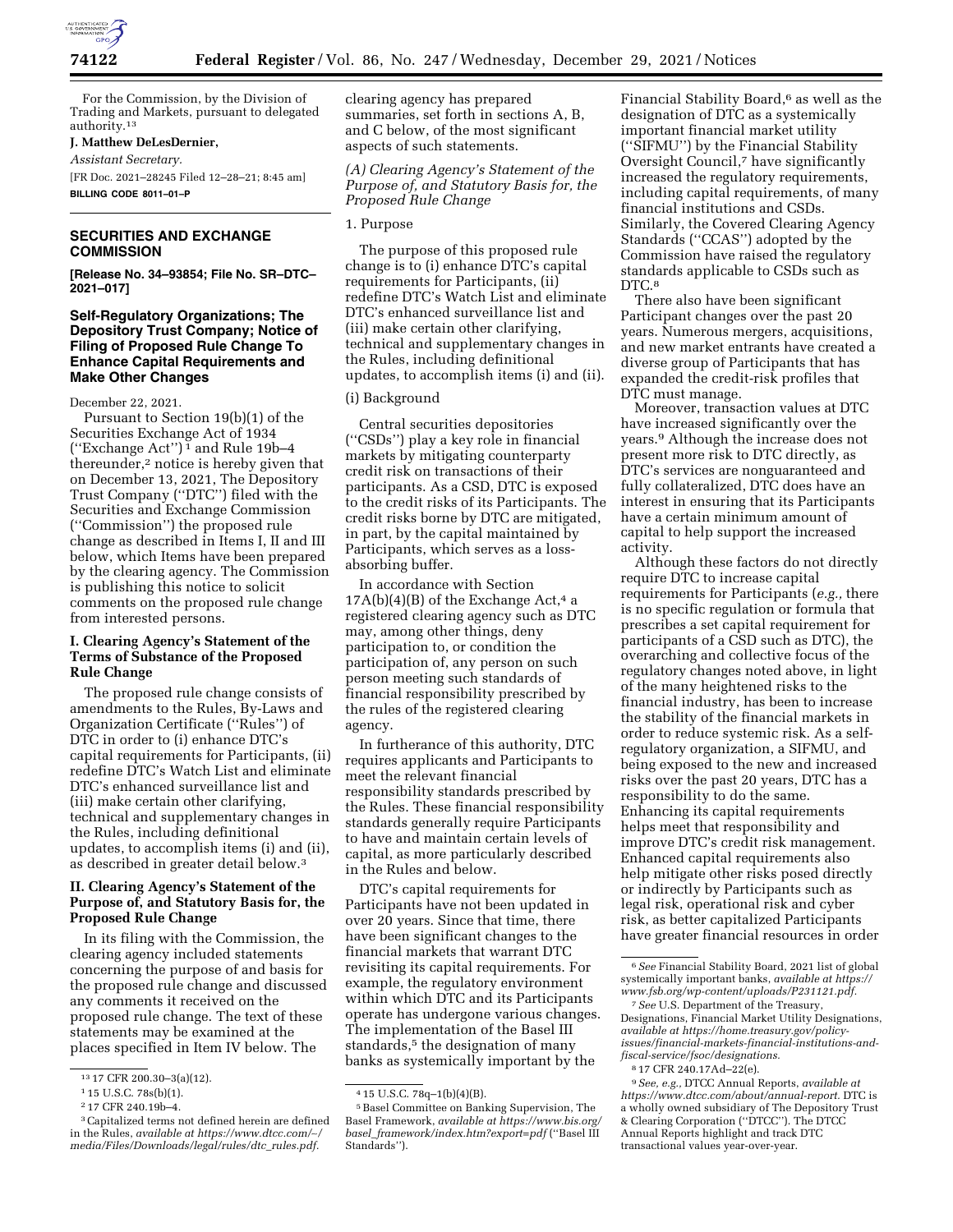to mitigate the effects of these and other risks.

As for setting the specific capital requirements proposed, again, there is no regulation or formula that requires or calculates a specific amount (*i.e.,* there is no magic number). Instead, DTC considered several factors, including inflation and the capital requirements of other Financial Market Infrastructures (''FMIs''), both in the U.S. and abroad, to which the proposed requirements align.10

In light of these and other developments described below, DTC proposes to enhance its capital requirements for Participants, as described in more detail below.

DTC also proposes to redefine the Watch List, which is a list of Participants that are deemed by DTC to pose a heightened risk to it and its Participants based on credit ratings and other factors. As part of the redefinition of the Watch List, DTC proposes to eliminate the separate enhanced surveillance list and implement a new Watch List that consists of a relatively smaller group of Participants that exhibit heightened credit risk, as described in more detail below.

## (ii) Current DTC Capital Requirements

The current DTC capital requirements for Participants are set forth in DTC's Policy Statements on the Admission of Participants and Pledgees (the ''Policy Statement'').11

### Policy Statement

The Policy Statement is divided into three sections. Section 1 of the Policy Statement concerns entities organized in the U.S. (''U.S. entities'') applying to

Although the requirements of these FMIs are greater than what DTC proposes, DTC is choosing not to raise the requirement further given that it employs a fully collateralized model, which mitigates the level of risk that its Participants pose to DTC.

11*See* Policy Statement, *supra* note 3.

become Participants. Section 2 of the Policy Statement concerns entities organized in a country other than the U.S. and that are not otherwise subject to U.S. federal or state regulation (''non-U.S. entities'') applying to become Participants. Section 3 of the Policy Statement concerns fees and time limits on applications to become a Participant or Pledgee.

As relevant to DTC's proposal to enhance its capital requirements for Participants:

## Section 1

Section 1 of the Policy Statement provides that Rules 2 (Participants and Pledgees) and 3 (Participants Qualifications) set forth the basic standards for the admission of Participants, including that the admission of a Participant is subject to an applicant's demonstration that it meets reasonable standards of financial responsibility, operational capability, and character at the time of its application and on an ongoing basis thereafter.

Section 1 of the Policy Statement provides that any applicant that satisfies the qualifications for eligibility to become a Participant set forth under subsections (d) or (h)(ii) of Section 1 of Rule 3 must comply with minimum financial resource requirements in order to qualify to be admitted, and continue in good standing, as a Participant.

Subsection (d) of Section 1 of Rule 3 provides that a bank or trust company which is subject to supervision or regulation pursuant to the provisions of federal or state banking laws, or any subsidiary of such a bank or trust company or a bank holding company or any subsidiary of a bank holding company, is eligible to become a Participant.

Pursuant to the Policy Statement, any applicant or Participant that satisfies the qualifications of subsection (d) of Section 1 of Rule 3 is required to maintain equity capital in the amount of at least \$2 million based on the definition of equity capital provided in the form and instructions of the Consolidated Report of Conditions and Income maintained by the Federal Financial Institutions Examination Council.

Subsection (h)(ii) of Section 1 of Rule 3 provides that a broker-dealer registered under the Exchange Act is eligible to become a Participant.

Pursuant to the Policy Statement, any applicant or Participant that satisfies the qualifications of subsection (h)(ii) of Section 1 of Rule 3 is required to maintain a minimum amount of not less than \$500,000 in excess net capital over

the greater of (i) the minimum capital requirement imposed on it pursuant to Exchange Act Rule 15c3–1, or (ii) such higher minimum capital requirement imposed by the registered brokerdealer's designated examining authority.

#### Section 2

Section 2 of the Policy Statement provides that non-U.S. entities are eligible to become Participants.

Section 2 of the Policy Statement requires that non-U.S. entities applying to become Participants provide to DTC, for financial monitoring purposes, audited financial statements prepared in accordance with U.S. generally accepted accounting principles (''U.S. GAAP'') or other generally accepted accounting principles that are satisfactory to DTC.

In order to address the risk presented by the acceptance of financial statements not prepared in accordance with U.S. GAAP, Section 2 of the Policy Statement provides that the minimum financial requirements applicable to a non-U.S. entity will be subject to a specified premium, as follows:

i. For financial statements prepared in accordance with International Financial Reporting Standards, the U.K. Companies Act of 1985 (''U.K. GAAP''), or Canadian generally accepted accounting principles—a premium of 11⁄2 times the minimum financial requirements:

ii. for financial statements prepared in accordance with a European Union country's generally accepted accounting principles, other than U.K. GAAP—a premium of 5 times the minimum financial requirements; and

iii. for financial statements prepared in accordance with any other type of generally accepted accounting principles—a premium of 7 times the minimum financial requirements.

Accordingly, a non-U.S. entity that does not prepare its financial statements in accordance with U.S. GAAP is required to meet financial requirements between 11⁄2 to 7 times the minimum financial requirements that would otherwise be applicable to the non-U.S entity. Given that, as noted above, the financial responsibility requirements generally require a Participant to have a certain level of capital, Section 2 of the Policy Statement has the effect of requiring a non-U.S. entity that does not prepare its financial statements in accordance with U.S. GAAP to have capital between  $1\frac{1}{2}$  to 7 times the otherwise-applicable capital requirement.

Section 2 of the Policy Statement also provides that a non-U.S. entity must be in compliance with the financial

<sup>10</sup>*See* The Options Clearing Corporation, OCC Rules, Rule 301(a), *available at [https://](https://www.theocc.com/Company-Information/Documents-and-Archives/By-Laws-and-Rules) [www.theocc.com/Company-Information/](https://www.theocc.com/Company-Information/Documents-and-Archives/By-Laws-and-Rules) [Documents-and-Archives/By-Laws-and-Rules](https://www.theocc.com/Company-Information/Documents-and-Archives/By-Laws-and-Rules)*  (requiring broker-dealers to have initial net capital of not less than \$2,500,000); Chicago Mercantile Exchange Inc., CME Rulebook, Rule 970.A.1, *available at [https://www.cmegroup.com/rulebook/](https://www.cmegroup.com/rulebook/CME/I/9/9.pdf) [CME/I/9/9.pdf](https://www.cmegroup.com/rulebook/CME/I/9/9.pdf)* (requiring clearing members to maintain capital of at least \$5 million, with banks required to maintain minimum tier 1 capital of at least \$5 billion); LCH SA, LCH SA Clearing Rule Book, Section 2.3.2, *available at [https://](https://www.lch.com/resources/rulebooks/lch-sa) [www.lch.com/resources/rulebooks/lch-sa](https://www.lch.com/resources/rulebooks/lch-sa)*  (requiring, with respect to securities clearing, capital of at least EUR 10 million for self-clearing members and at least EUR 25 million for members clearing for others, subject to partial satisfaction by a letter of credit) ( $1$  EUR =  $$0.8150$  as of December 31, 2020; *see [https://www.fiscal.treasury.gov/](https://www.fiscal.treasury.gov/reports-statements/treasury-reporting-rates-exchange/current.html)  [reports-statements/treasury-reporting-rates](https://www.fiscal.treasury.gov/reports-statements/treasury-reporting-rates-exchange/current.html)[exchange/current.html](https://www.fiscal.treasury.gov/reports-statements/treasury-reporting-rates-exchange/current.html)* (last visited January 14, 2021)).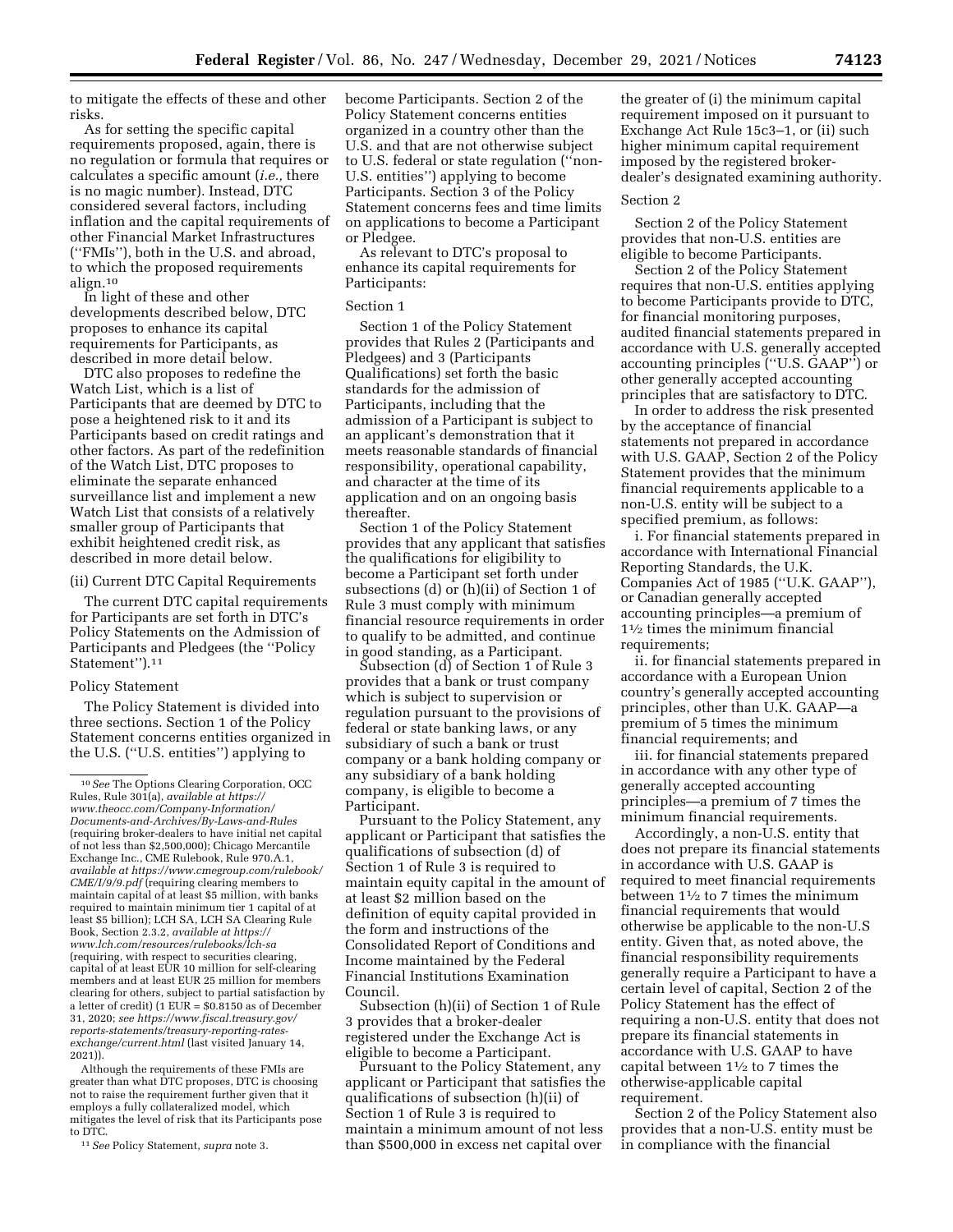reporting and responsibility standards of its home country regulator.

## (iii) Current DTC Watch List and Enhanced Surveillance List

DTC's Watch List is a list of Participants that are deemed by DTC to pose a heightened risk to it and its Participants based on credit ratings and other factors.12

Specifically, the Watch List is the list of Participants with credit ratings derived from DTC's Credit Risk Rating Matrix ("CRRM")<sup>13</sup> of 5, 6 or 7, as well as Participants that, based on DTC's consideration of relevant factors, including those set forth in Section 10 of Rule 2 (Participants and Pledgees),14 are deemed by DTC to pose a heightened risk to it and its Participants.

In addition to the Watch List, DTC also maintains a separate list of Participants subject to enhanced surveillance in accordance with the provisions of Section 10(b) of Rule 2, as discussed below. The enhanced surveillance list is a list of Participants for which DTC has heightened credit concerns, which may include Participants that are already, or may soon be, on the Watch List. As described below, a Participant is subject to the same potential consequences from being subject to enhanced surveillance or being placed on the Watch List.

### Rule 2 (Participants and Pledgees)

Rule 2 (Participants and Pledgees) specifies the ongoing participation requirements and monitoring applicable to Participants and Pledgees.15

Section 10(b) of Rule 2 provides that a Participant that is (1) a U.S. bank or trust company that files the Consolidated Report of Condition and Income (''Call Report''), (2) a registered broker-dealer that files the Financial and Operational Combined Uniform Single Report (''FOCUS Report'') or the equivalent with its regulator, or (3) a non-U.S. bank or trust company that has

14Rule 2 (Participants and Pledgees), Section 10, *supra* note 3.

15Rule 2 (Participants and Pledgees), *supra* note 3.

audited financial data that is publicly available, will be assigned a credit rating by DTC in accordance with the CRRM. A Participant's credit rating is reassessed each time the Participant provides DTC with requested information pursuant to Section 1 of Rule 2 or as may be otherwise required under the Rules.

Section 10(b) further provides that because the factors used as part of the CRRM may not identify all risks that a Participant assigned a credit rating by DTC may present to DTC, DTC may, in its discretion, override such Participant's credit rating derived from the CRRM to downgrade the Participant. This downgrading may result in the Participant being placed on the Watch List and/or it may subject the Participant to enhanced surveillance based on relevant factors.

Section 10(c) of Rule 2 provides that Participants not assigned a credit rating by DTC will not be assigned a credit rating by the CRRM but may be placed on the Watch List and/or may be subject to enhanced surveillance based on relevant factors.

Section 10(d) of Rule 2 provides that the factors to be considered by DTC in determining whether a Participant is placed on the Watch List and/or subject to enhanced surveillance include (i) news reports and/or regulatory observations that raise reasonable concerns relating to the Participant, (ii) reasonable concerns around the Participant's liquidity arrangements, (iii) material changes to the Participant's organizational structure, (iv) reasonable concerns about the Participant's financial stability due to particular facts and circumstances, such as material litigation or other legal and/or regulatory risks, (v) failure of the Participant to demonstrate satisfactory financial condition or operational capability or if DTC has a reasonable concern regarding the Participant's ability to maintain applicable participation standards, and (vi) failure of the Participant to provide information required by DTC to assess risk exposure posed by the Participant's activity.

Section 10(e) of Rule 2 provides that a Participant being subject to enhanced surveillance or being placed on the Watch List (1) will result in a more thorough monitoring of the Participant's financial condition and/or operational capability, including on-site visits or additional due diligence information requests, and (2) may be required make more frequent financial disclosures to DTC. Participants that are subject to enhanced surveillance are also reported to DTC's management committees and

regularly reviewed by DTC senior management.

(iv) Proposed Rule Changes

A. Changes To Enhance DTC's Capital Requirements

As noted earlier, as a CSD, DTC is exposed to the credit risks of its Participants. The credit risks borne by DTC are mitigated, in part, by the capital maintained by Participants, which serves as a loss-absorbing buffer.

DTC's financial responsibility standards for Participants generally require Participants to have and maintain certain levels of capital.

As described in more detail below, DTC proposes to enhance its capital requirements for Participants as follows:

## Rule 1 (Definitions; Governing Law)

In connection with its proposal to enhance capital requirements for Participants, DTC proposes to add to Rule 1 new defined terms of ''CET1 Capital,'' ''Excess Net Capital,'' ''Tier 1 RBC Ratio'' and ''Well Capitalized,'' as discussed below.

Policy Statement, Section 1 (Policy Statement on the Admission of U.S. Entities as Participants)

U.S. Banks and Trust Companies That Are Banks

DTC proposes to (1) change the measure of capital requirements for U.S. banks and trust companies that are banks from equity capital to common equity tier 1 capital ("CET1 Capital"),<sup>16</sup> (2) raise the minimum capital requirements for U.S. banks and trust companies that are banks, and (3) require U.S. banks and trust companies that are banks to be well capitalized (''Well Capitalized'') as defined in the capital adequacy rules and regulations of the Federal Deposit Insurance Corporation (''FDIC'').17

DTC proposes to change the measure of capital requirements for U.S. banks and trust companies that are banks from equity capital to CET1 Capital and raise the minimum capital requirements for U.S. banks and trust companies that are banks in order to align DTC's capital requirements with banking regulators' changes to regulatory capital requirements over the past several years, which have standardized and harmonized the calculation and measurement of bank capital and leverage throughout the world.18

<sup>12</sup>*See* Rule 1 (Definitions; Governing Law), *supra*  note 3.

<sup>13</sup> DTC's CRRM is a matrix of credit ratings of Participants specified in Section 10(a) of Rule 2. The CRRM is developed by DTC to evaluate the credit risk Participants pose to DTC and its Participants and is based on factors determined to be relevant by DTC from time to time, which factors are designed to collectively reflect the financial and operational condition of a Participant. These factors include (i) quantitative factors, such as capital, assets, earnings, and liquidity, and (ii) qualitative factors, such as management quality, market position/environment, and capital and liquidity risk management. *See* Rule 1 (Definitions; Governing Law), *supra* note 3.

<sup>16</sup>Under the proposal, CET1 Capital would be defined as an entity's common equity tier 1 capital, calculated in accordance with such entity's

regulatory and/or statutory requirements.<br><sup>17</sup> See 12 CFR 324.403(b)(1).<br><sup>18</sup> Compare, e.g., 12 CFR 324.20(b) (FDIC's definition of CET1 Capital), and Regulation (EU) No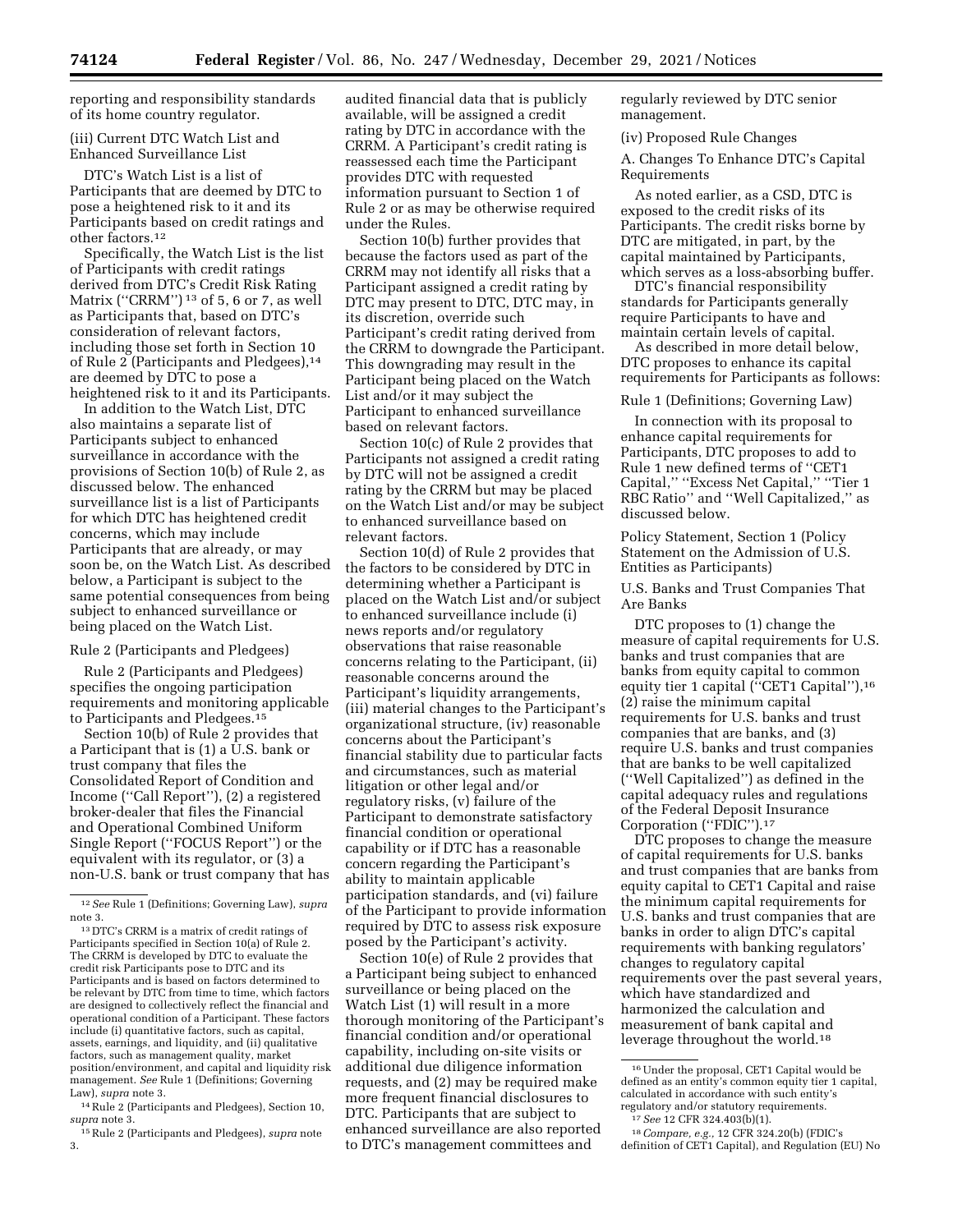Consistent with these changes by banking regulators, DTC believes that the appropriate capital measure for Participants that are U.S. banks and trust companies that are banks should be CET1 Capital and that DTC's capital requirements for Participants should be enhanced in light of these increased regulatory capital requirements.

In addition, requiring U.S. banks and trust companies that are banks to be Well Capitalized ensures that Participants are well capitalized while also allowing adjusted capital to be relative to either the risk-weighted assets or average total assets of the bank or trust company. DTC proposes to have the definition of Well Capitalized expressly tied to the FDIC's definition of ''well capitalized'' to ensure that the proposed requirement that U.S. banks and trust companies that are banks be Well Capitalized will keep pace with future changes to banking regulators' regulatory capital requirements.

Under the proposal, an applicant or Participant that is a U.S. bank or a U.S. trust company that is a bank must have and maintain at all times at least \$15 million in CET1 Capital and be Well Capitalized at all times.

U.S. Banks Trust Companies That Are Not Banks

DTC does not propose to change the existing capital requirements applicable to an applicant or Participant that is a U.S. trust company that is not a bank, although DTC is proposing to make some clarifying and conforming language changes to improve the accessibility and transparency of these capital requirements, without substantive effect.

DTC treats U.S. trust companies that are banks and non-banks differently because they present different risks based on the attendant risks of their business activities, with trust companies engaging in banking activities (*e.g.,*  receiving deposits and making loans) being subject to greater risks than trust companies that limit their activities to trust activities (*e.g.,* acting as a trustee, other fiduciary or transfer agent/ registrar).

# U.S. Broker-Dealers

DTC proposes to increase the minimum excess net capital (''Excess

Net Capital'') 19 requirements for applicants or Participants that are U.S. broker-dealers to \$1 million. This would double the current Excess Net Capital requirements applicable to Participants that are U.S. broker-dealers.

As described in more detail below, the proposed minimum Excess Net Capital increase will help ensure DTC's ongoing compliance with regulatory requirements and expectations related to credit risk, such as those addressed in CCAS Rules 17Ad–22(e)(4)(i) and  $(e)(18).^{20}$ 

## U.S. CSDs

DTC proposes to require that an applicant or Participant that is a U.S. CSD have and maintain at all times at least \$5 million in equity capital. DTC proposes that any clearing corporation would be deemed to be a CSD for the purposes of determining such applicant or Participant's minimum financial requirements. DTC proposes to create a standard capital requirement for Participants that are U.S. CSDs due to the systemic importance of these Participants and the need to hold these Participants to a consistent, high standard to ensure that they have sufficient capital to fulfill their systemically important role.

#### U.S. Securities Exchanges

DTC proposes to require that an applicant or Participant that is a national securities exchange registered under the Exchange Act must have and maintain at all times at least \$100 million in equity capital. DTC proposes to create a standard capital requirement for Participants that are national securities exchanges due to the systemic importance of these Participants and the need to hold these Participants to a consistent, high standard to ensure that they have sufficient capital to fulfill their systemically important role.

#### U.S. Settling Banks

DTC proposes to require that a Settling Bank or applicant to be a Settling Bank that, in accordance with such entity's regulatory and/or statutory requirements, calculates a Tier 1 RBC Ratio must have a Tier 1 RBC Ratio 21 at all times equal to or greater than the Tier 1 RBC Ratio that would be required for such Settling Bank or applicant to be Well Capitalized.

### Other U.S. Entities

For any other U.S. entity applicant or Participant that is not otherwise addressed above, (1) such applicant or Participant must maintain compliance with its regulator's minimum financial requirements at all times and (2) DTC may, based on information provided by or concerning an applicant or Participant, also assign minimum financial requirements to such applicant or Participant based on how closely it resembles another Participant type and its risk profile. Any such assigned minimum financial requirements would be promptly communicated to, and discussed with, the applicant or Participant.

At the end of Section 1 of the Policy Statement, DTC proposes to make explicit that, notwithstanding anything to the contrary in such section, an applicant or Participant must maintain compliance with its regulator's minimum financial requirements at all times.

Policy Statement, Section 2 (Policy Statement on the Admission of Non-U.S. Entities as Participants)

#### Non-U.S. Banks and Trust Companies

DTC proposes to require a Participant that is a non-U.S. bank or trust company (including a U.S. branch or agency) to (1) have and maintain at all times at least \$15 million in CET1 Capital and comply at all times with the minimum capital requirements (including, but not limited to, any capital conservation buffer, countercyclical buffer, and any Domestic Systemically Important Banks (''D–SIB'') or Global Systemically Important Bank (''G–SIB'') buffer, if applicable) and capital ratios required by its home country regulator, or, if greater, with such minimum capital requirements or capital ratios standards promulgated by the Basel Committee on Banking Supervision,<sup>22</sup> (2) provide an attestation for itself, its parent bank and its parent bank holding company (as applicable) detailing the minimum capital requirements (including, but not limited to, any capital conservation buffer, countercyclical buffer, and any D–SIB or G–SIB buffer, if applicable) and capital ratios required by their home country regulator, (3) provide, no less than annually and upon request by DTC, an attestation for the Participant, its parent bank and its parent bank holding company (as applicable) detailing the minimum capital

<sup>575/2013</sup> of the European Parliament and of the Council of 26 June 2013 on prudential requirements for credit institutions and investment firms and amending Regulation (EU) No 648/2012, Article 26, *available at [https://eur-lex.europa.eu/legal-content/](https://eur-lex.europa.eu/legal-content/EN/TXT/?uri=CELEX%3A32013R0575)  [EN/TXT/?uri=CELEX%3A32013R0575](https://eur-lex.europa.eu/legal-content/EN/TXT/?uri=CELEX%3A32013R0575)* (European Union's definition of CET1 Capital), with Basel Committee on Banking Supervision, Basel III Standards, CAP10.6, *supra* note 5 (Basel III Standards' definition of CET1 Capital).

<sup>19</sup>Under the proposal, Excess Net Capital would be defined as a broker-dealer's excess net capital, calculated in accordance with such broker-dealer's regulatory and/or statutory requirements.

<sup>20</sup> 17 CFR 240.17Ad-22(e)(4)(i) and (e)(18). 21Under the proposal, Tier 1 RBC Ratio would be defined as the ratio of an entity's tier 1 capital to its total risk-weighted assets, calculated in accordance with such entity's regulatory and/or statutory requirements.

<sup>22</sup>*See* Basel Committee on Banking Supervision, Basel III Standards, *supra* note 5.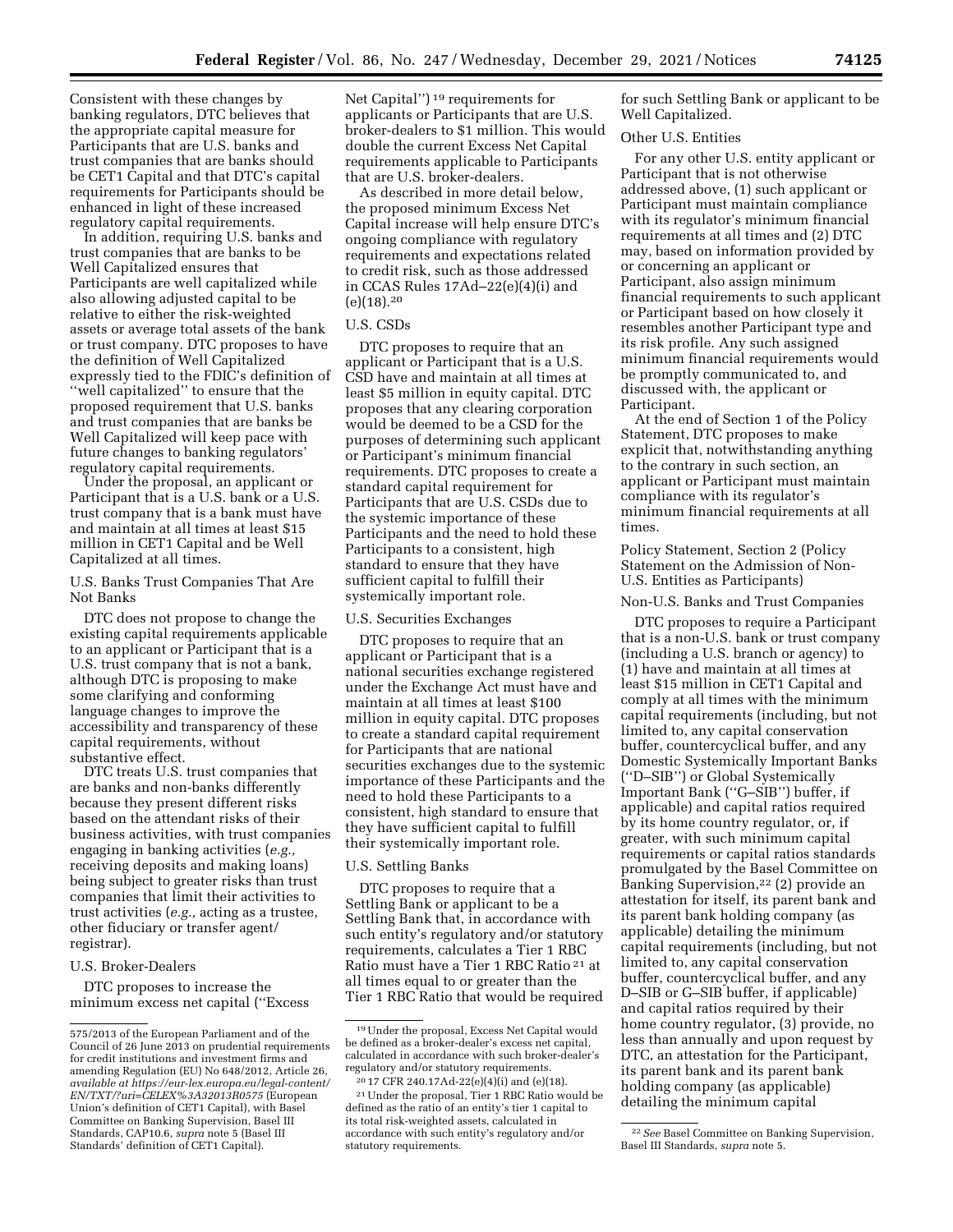requirements (including, but not limited to, any capital conservation buffer, countercyclical buffer, and any D–SIB or G–SIB buffer, if applicable) and capital ratios required by their home country regulator and (4) notify DTC: (a) within two Business Days of any of their capital requirements (including, but not limited to, any capital conservation buffer, countercyclical buffer, and any D–SIB or G–SIB buffer, if applicable) or capital ratios falling below any minimum required by their home country regulator; and (b) within 15 calendar days of any such minimum capital requirement or capital ratio changing.

As described above, pursuant to Section 2 of the Policy Statement, the current minimum capital requirements for a Participant that does not prepare its financial statements in accordance with U.S. GAAP is subject to a multiplier that requires such Participant to have capital between  $1\frac{1}{2}$  to 7 times the otherwise-applicable capital requirement.

The multiplier was designed to account for the less transparent nature of accounting standards other than U.S. GAAP. However, accounting standards have converged over the years (namely IFRS and U.S. GAAP).23 As such, DTC believes the multiplier is no longer necessary and its retirement would be a welcomed simplification for both DTC and its Participants.

Accordingly, DTC proposes to delete the language in Section 2 of the Policy Statement providing that the minimum capital requirements for a Participant that does not prepare its financial statements in accordance with U.S. GAAP is subject to a multiplier that requires such Participants to have capital between  $1\frac{1}{2}$  to 7 times the otherwise-applicable capital requirement.

As described above, DTC also proposes that non-U.S. banks be compliant with the minimum capital requirements and capital ratios in their home jurisdiction. Given the difficulty in knowing and monitoring compliance with various regulatory minimums for various jurisdictions, these Participants would be required to provide DTC with periodic attestations relating to the minimum capital requirements and capital ratios for their home jurisdiction.

## Non-U.S. Broker-Dealers

DTC proposes to impose a minimum capital requirement of \$25 million in total equity capital for applicants or Participants that are non-U.S. brokerdealers.

## Non-U.S. CSDs

DTC proposes to require that an applicant or Participant that is a non-U.S. CSD have and maintain at all times at least \$5 million in equity capital. DTC proposes that any non-U.S. entity clearing corporation would be deemed to be a CSD for the purposes of determining such applicant or Participant's minimum financial requirements. DTC proposes to create a standard capital requirement for Participants that are non-U.S. CSDs due to the systemic importance of these Participants and the need to hold these Participants to a consistent, high standard to ensure that they have sufficient capital to fulfill their systemically important role.

#### Non-U.S. Securities Exchanges

DTC proposes requiring that an applicant or Participant that is a non-U.S. securities exchange or multilateral trading facility must have and maintain at all times at least \$100 million in equity capital. DTC proposes to create a standard capital requirement for Participants that are non-U.S. securities exchanges due to the systemic importance of these Participants and the need to hold these Participants to a consistent, high standard to ensure that they have sufficient capital to fulfill their systemically important role.

## Other Non-U.S. Entities

For any other non-U.S. entity applicant or Participant that is not otherwise addressed above, (1) such applicant or Participant must maintain

compliance with its home country regulator's minimum financial requirements at all times and (2) DTC may, based on information provided by or concerning an applicant or Participant, also assign minimum financial requirements to such applicant or Participant based on how closely it resembles another Participant type and its risk profile. Any such assigned minimum financial requirements would be promptly communicated to, and discussed with, the applicant or Participant.

At the end of Section 2 of the Policy Statement, DTC proposes to make explicit that, notwithstanding anything to the contrary in such section, an applicant or Participant must maintain compliance with its home country regulator's minimum financial requirements at all times.

Other Proposed Changes to the Policy Statement

#### Introduction and General Changes

DTC proposes, without substantive effect, to improve the readability and accessibility of the Policy Statement by (i) adding appropriate headings and subheadings and renumbering sections as appropriate, (ii) deleting undefined terms and replacing them with appropriate defined terms, including replacing references to ''foreign entities'' with references to ''non-U.S. entities'' and (iii) fixing typographical and other errors, in each case throughout the Policy Statement.

## Section 1

In Section 1 of the Policy Statement, DTC proposes to make explicit that following a U.S. entity applicant's admission as a Participant, it will be required to remain in good standing as a Participant, meeting the required qualifications, financial responsibility, operational capability and character described in the Policy Statement and in the Rules.

DTC proposes to move under the newly added heading of ''Qualifications'' in Section 1.A of the Policy Statement the existing language providing that in the event an organization that is not subject to regulatory oversight desires to become a Participant, DTC may review with such organization the economic and operational implications of direct participation in DTC as well as how its participation could be structured to comply with the Policy Statement.

#### Section 2

DTC proposes to provide in Section 2 of the Policy Statement that a non-U.S. entity applicant that satisfies the

<sup>23</sup>The convergence between IFRS and U.S. GAAP began with the 2002 Norwalk Agreement. (*Available at [https://www.ifrs.org/content/dam/ifrs/](https://www.ifrs.org/content/dam/ifrs/around-the-world/mous/norwalk-agreement-2002.pdf)  [around-the-world/mous/norwalk-agreement-](https://www.ifrs.org/content/dam/ifrs/around-the-world/mous/norwalk-agreement-2002.pdf)[2002.pdf.](https://www.ifrs.org/content/dam/ifrs/around-the-world/mous/norwalk-agreement-2002.pdf)*) Under that agreement, the Financial Accounting Standards Board (''FASB'') and the International Accounting Standards Board (''IASB'') signed a memorandum of understanding on the convergence of accounting standards. Between 2010 and 2013, FASB and IASB published several quarterly progress reports on their work to improve and achieve convergence of U.S. GAAP and IFRS. In 2013, the International Financial Reporting Standards Foundation established the Accounting Standards Advisory Forum (''ASAF'') to improve cooperation among worldwide standard setters and advise the IASB as it developed IFRS. (*See [https://](https://www.ifrs.org/groups/accounting-standards-advisory-forum/) [www.ifrs.org/groups/accounting-standards](https://www.ifrs.org/groups/accounting-standards-advisory-forum/)[advisory-forum/.](https://www.ifrs.org/groups/accounting-standards-advisory-forum/)*) FASB was selected as one of the ASAF's twelve members. FASB's membership on the ASAF helps represent U.S. interests in the IASB's standard-setting process and continues the process of improving and converging U.S. GAAP and IFRS. In February 2013, the Journal of Accountancy published its view of the success of the convergence project citing converged or partially converged standards, including business combinations, discontinued operations, fair value measurement, and share-base payments. (*Available at [https://www.journalofaccountancy.com/issues/](https://www.journalofaccountancy.com/issues/2013/feb/20126984.html)  [2013/feb/20126984.html.](https://www.journalofaccountancy.com/issues/2013/feb/20126984.html)*) Subsequent to the publication, IASB and FASB converge on revenue recognition. While IASB and FASB have not achieved full convergence, DTC believes the accounting rules are sufficiently aligned such that the multiplier is no longer required.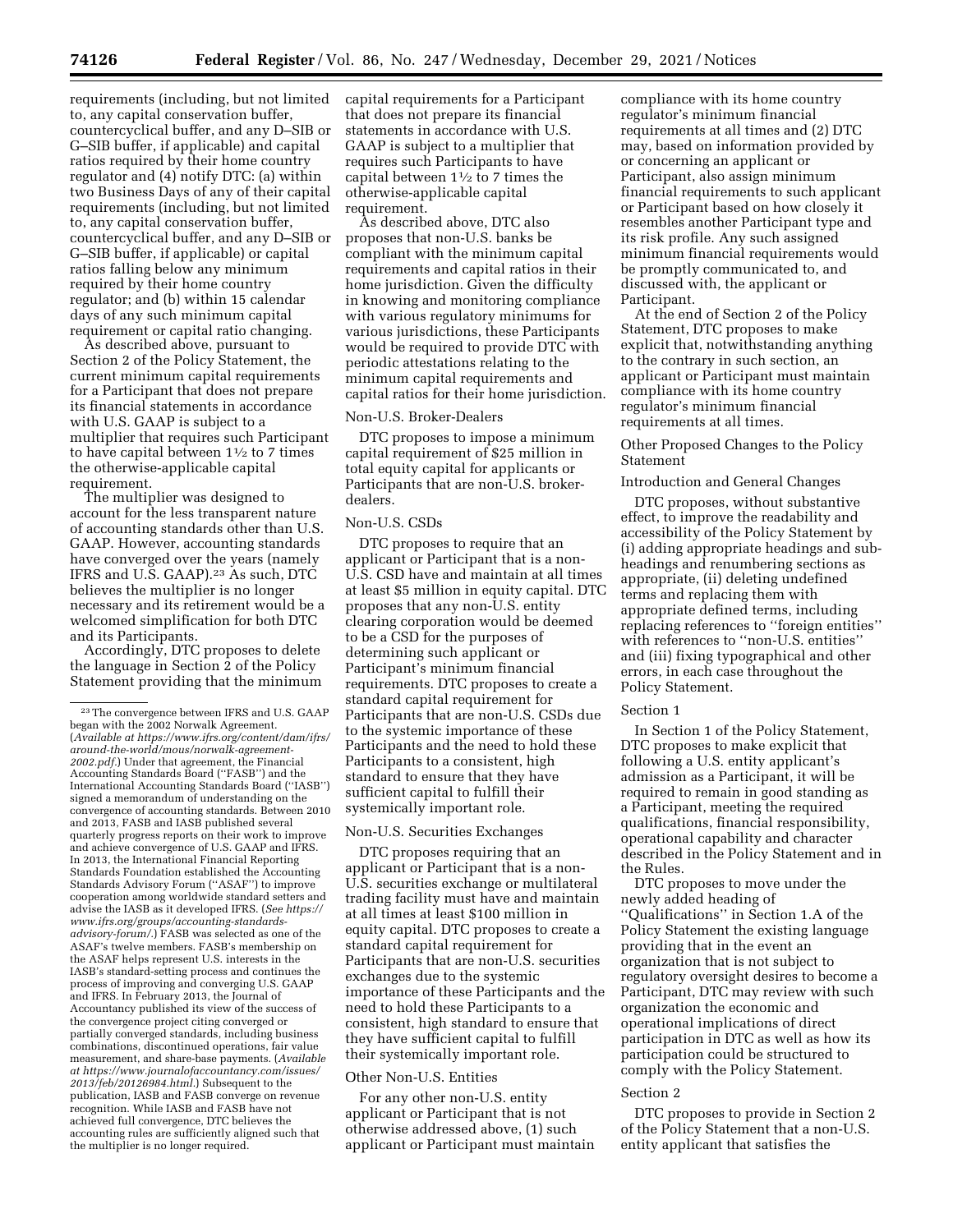qualifications for eligibility to become a Participant set forth under Section 1 of Rule 3 must comply with minimum financial resource requirements in order to qualify for admission. DTC proposes to make explicit in Section 2 of the Policy Statement that following a non-U.S. entity applicant's admission as a Participant, it will be required to remain in good standing as a Participant, meeting the required qualifications, financial responsibility, operational capability and character described in the Policy Statement and in the Rules.

# *B. Changes to DTC's Watch List and Enhanced Surveillance List*

DTC proposes to redefine the Watch List and eliminate the separate enhanced surveillance list and instead implement a new Watch List that consists of a relatively smaller group of Participants that pose heightened risk to DTC and its Participants.

DTC believes that the current system of having both a Watch List and an enhanced surveillance list has confused various DTC stakeholders, while the proposed approach, as DTC understands from its experience, will be more consistent with industry practices and understanding of a ''Watch List.''

The new Watch List would include Participants with a CRRM rating of 6 or 7, as well as Participants that are deemed by DTC to pose a heightened risk to it and its Participants. The separate enhanced surveillance list would be merged into the new Watch List, and references to the separate enhanced surveillance list would be deleted from the Rules.

In sum, the new Watch List would consist of Participants on the existing enhanced surveillance list, Participants with a CRRM rating of 6 or 7, and any other Participants that are deemed by DTC to pose a heightened risk to it and its Participants.

The proposed change will mean that Participants with a CRRM rating of 5 would no longer automatically be included on the Watch List. Participants with a CRRM rating of 5 represent the largest single CRRM rating category, but DTC does not believe all such Participants present heightened credit concerns.24 Nevertheless, DTC would

continue to have the authority to place a Participant on the new Watch List if it is deemed to pose a heightened risk to DTC and its Participants and/or to downgrade the CRRM rating of a Participant.

DTC also proposes to clarify in Section 10(e) of Rule 2 that Participants on the Watch List are reported to DTC's management committees and regularly reviewed by DTC's senior management.

# Participant Outreach

Beginning in June 2019, DTC conducted outreach to various Participants in order to provide them with advance notice of the proposed enhancements to DTC's capital requirements, the proposed redefinition of the Watch List, and the proposed elimination of the enhanced surveillance list. DTC has been in communication with all Participants whose current capital levels are either below the proposed minimum capital requirements or only slightly above the proposed requirements. Any such Participants have been informed of the new requirement that would be in effect 12 months after approval of the proposed changes. Following approval, DTC again would contact any Participants that are either below or only slightly above the new minimum requirement to remind them of their new capital requirement and the 12 month grace period in which to come into compliance with the new requirement.

DTC has not conducted outreach to Participants providing them with advance notice of the proposed clarification changes to the Rules.

DTC has not received any written comments from Participants on the proposal.25 The Commission will be notified of any written comments received.

## Implementation Timeframe

Pending Commission approval, DTC would implement the proposed changes to enhance its capital requirements for Participants one year after the Commission's approval of this proposed rule change. During that one-year period, DTC would periodically provide Participants with estimates of their capital requirements, based on the approved changes, with more outreach expected for Participants impacted by the changes. The deferred implementation for all Participants and

the estimated capital requirements for Participants are designed to give Participants the opportunity to assess the impact of their enhanced capital requirements on their business profile. All Participants would be advised of the implementation date of these proposed changes through issuance of a DTC Important Notice, posted to its website. DTC also would inform firms applying for participation of the new capital requirements. Participants and applicants should note that the methodology/processes used to set their initial capital requirements would be the same at implementation of the proposed changes as it would be on an ongoing basis.

DTC expects to implement the proposed changes to redefine the Watch List and eliminate the enhanced surveillance list within 90 days of Commission approval. All Participants would be advised of such implementation through issuance of a DTC Important Notice, posted to its website.

## 2. Statutory Basis

DTC believes that the proposed rule change is consistent with the requirements of the Exchange Act, and the rules and regulations thereunder applicable to a registered clearing agency. Specifically, DTC believes that the proposed rule change is consistent with Section 17A(b)(3)(F) of the Exchange Act 26 and Rules 17Ad–  $22(e)(4)(i)$  and  $(e)(18),^{27}$  each as promulgated under the Exchange Act, for the reasons described below.

Section 17A(b)(3)(F) of the Exchange Act requires, in part, that the Rules be designed to promote the prompt and accurate clearance and settlement of securities transactions.28 As described above, the proposed rule changes would (1) enhance DTC's capital requirements for Participants (2) redefine the Watch List and eliminate the enhanced surveillance list, and (3) make clarification changes to the Rules. DTC believes that enhancing its capital requirements for Participants, including continuing to recognize and account for varying Participants and participation categories, would help ensure that Participants maintain sufficient capital to absorb losses arising out of their clearance and settlement activities at DTC and otherwise, and would help DTC more effectively manage and mitigate the credit risks posed by its Participants, which would in turn help DTC be better able to withstand such

<sup>24</sup>The majority of Participants with a CRRM rating of 5 are either rated ''investment grade'' by external rating agencies or, in the absence of external ratings, DTC believes are equivalent to investment grade, as many of these Participants are primary dealers and large foreign banks. A firm with a rating of ''investment grade'' is understood to be better able to make its payment obligations compared to a firm with a lesser rating, such as a rating of ''speculative.'' As such, among the total population, firms with investment grade ratings are generally considered good credit risk along a credit risk scale.

<sup>25</sup> DTC did receive written comments in relation to a proposal by one of its affiliated clearing agencies (National Securities Clearing Corporation) to enhance its own capital requirements; however, those comments do not relate to this proposal and are therefore not addressed in this rule filing.

<sup>26</sup> 15 U.S.C. 78q–1(b)(3)(F).

<sup>27</sup> 17 CFR 240.17Ad–22(e)(4)(i) and (e)(18).

<sup>28</sup> 15 U.S.C. 78q–1(b)(3)(F).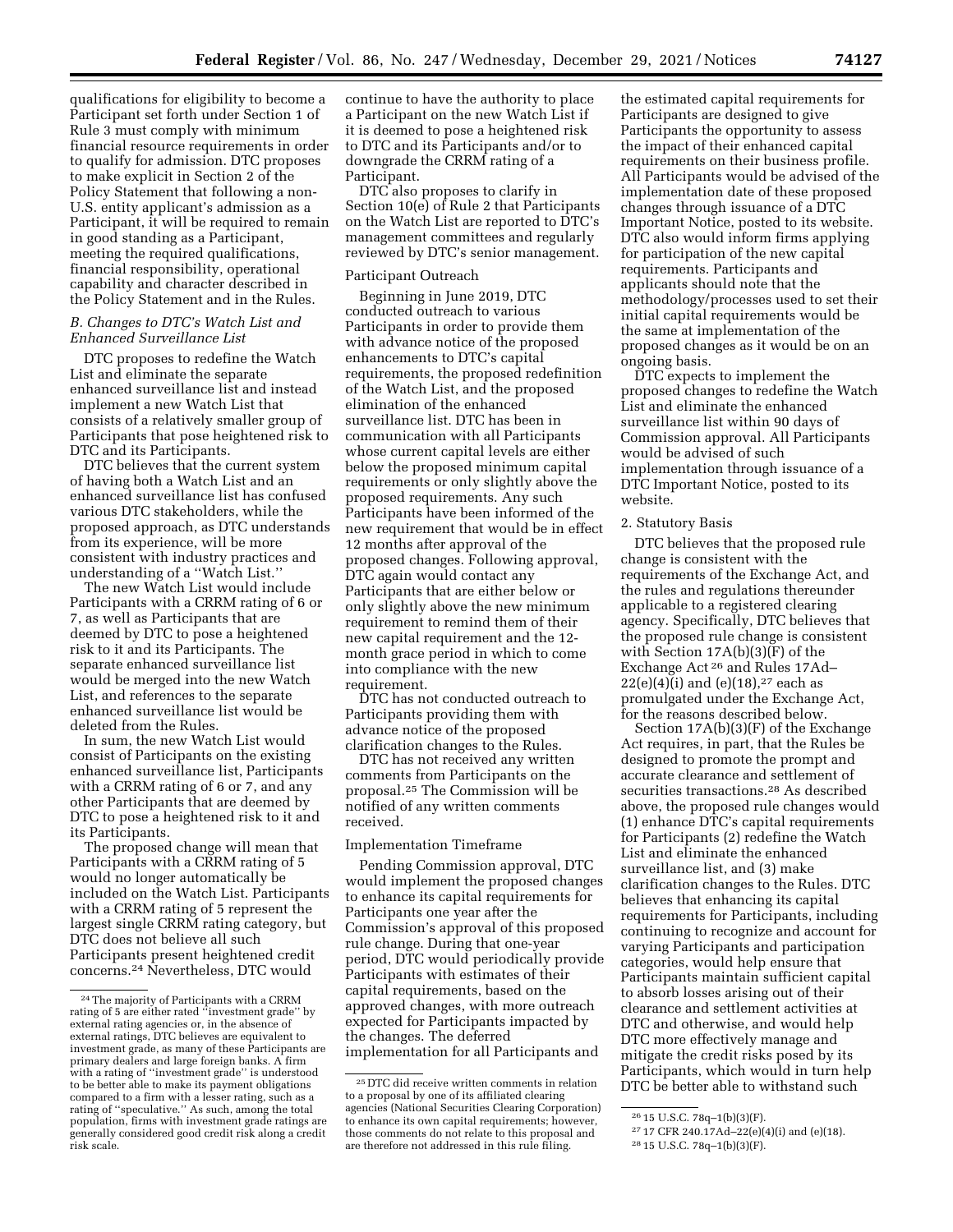credit risks and continue to meet its clearance and settlement obligations to its Participants. Similarly, DTC believes that redefining the Watch List and eliminating the enhanced surveillance list, as described above, would help DTC better allocate its resources for monitoring the credit risks posed by its Participants, which would in turn help DTC more effectively manage and mitigate such credit risks so that DTC is better able to withstand such credit risks and continue to meet its clearance and settlement obligations to its Participants. DTC believes that making clarification changes to the Rules, including through the use of new defined terms, would help ensure that the Rules remain clear and accurate, which would in turn help facilitate Participants' understanding of the Rules and provide Participants with increased predictability and certainty regarding their rights and obligations with respect to DTC's clearance and settlement activities. Therefore, DTC believes that these proposed rule changes would promote the prompt and accurate clearance and settlement of securities transactions, consistent with Section 17A(b)(3)(F) of the Exchange Act.

Rule 17Ad–22(e)(4)(i) under the Exchange Act requires that DTC establish, implement, maintain and enforce written policies and procedures reasonably designed to effectively identify, measure, monitor, and manage its credit exposures to participants and those arising from its payment, clearing, and settlement processes, including by maintaining sufficient financial resources to cover its credit exposure to each participant fully with a high degree of confidence.29 As described above, DTC proposes to enhance its capital requirements for Participants, redefine the Watch List, and eliminate the enhanced surveillance list. DTC believes that enhancing its capital requirements for Participants (including through the use of new defined terms), would help ensure that Participants maintain sufficient capital to absorb losses arising out of their clearance and settlement activities at DTC and otherwise, which would in turn help DTC more effectively manage and mitigate its credit exposures to its Participants and thereby help enhance the ability of DTC's financial resources to cover fully DTC's credit exposures to Participants with a high degree of confidence. DTC believes that redefining the Watch List and eliminating the enhanced surveillance list would help DTC better allocate its resources for monitoring its credit exposures to Participants. By

helping to better allocate resources, the proposal would in turn help DTC more effectively manage and mitigate its credit exposures to its Participants, thereby helping to enhance the ability of DTC's financial resources to cover fully DTC's credit exposures to Participants with a high degree of confidence. Therefore, DTC believes that its proposal to enhance its capital requirements for Participants, redefine the Watch List, and eliminate the enhanced surveillance list is consistent with Rule 17Ad–22(e)(4)(i) under the Exchange Act.

Rule 17Ad–22(e)(18) under the Exchange Act requires that DTC establish, implement, maintain and enforce written policies and procedures reasonably designed to establish objective, risk-based, and publicly disclosed criteria for participation, which permit fair and open access by direct and, where relevant, indirect participants and other financial market utilities, require participants to have sufficient financial resources and robust operational capacity to meet obligations arising from participation in the clearing agency, and monitor compliance with such participation requirements on an ongoing basis.30 As described above, DTC proposes to (1) enhance its capital requirements for Participants, (2) redefine the Watch List and eliminate the enhanced surveillance list, and (3) make clarification changes to the Rules, including through the use of new defined terms. DTC's proposed capital requirements would utilize objective measurements of Participant capital that would be fully disclosed in the Rules. The proposed capital requirements also would be risk-based and allow for fair and open access in that they would be based on the credit risks imposed by the Participant, such as its type of entity (including whether it is a non-U.S. entity). Accordingly, DTC's proposed capital requirements would establish objective, risk-based and publicly disclosed criteria for participation, which would permit fair and open access by Participants. The proposed capital requirements also would ensure that Participants maintain sufficient capital to absorb losses arising out of their clearance and settlement activities at DTC and otherwise, which would help ensure that they have sufficient financial resources to meet the obligations arising from their participation at DTC. DTC's proposed redefinition of the Watch List and the elimination of the enhanced surveillance list would help DTC better allocate its resources for monitoring the

credit risks posed by its Participants, including their ongoing compliance with DTC's proposed enhancements to its capital requirements. DTC's proposed clarification changes to the Rules, including new defined terms, would help ensure that the proposed changes to the capital requirements, Watch List, and enhanced surveillance list are clear and accurate, which would in turn help facilitate Participants' understanding of DTC's participation requirements and information related to participation. Therefore, DTC believes that its proposal to enhance its capital requirements for Participants, redefine the Watch List, and eliminate the enhanced surveillance list is consistent with Rule 17Ad–22(e)(18) under the Exchange Act.

### *(B) Clearing Agency's Statement on Burden on Competition*

DTC does not believe the proposed changes to enhance the capital requirements for its Participants will have an impact on competition because Participants largely already meet, and in most cases exceed, the proposed capital requirements. Nevertheless, DTC fully appreciates that for the few Participants that do not already meet the proposed requirements, the proposed rule change could have an impact upon competition because those Participants could be required to maintain capital in excess of their current capital levels. That impact could impose a burden on competition on some of those Participants because they may bear higher costs to raise capital in order to comply with the enhanced capital requirements. However, DTC does not believe the burden on competition would be significant because, again, only a few Participants do not already meet the proposed requirements. In any event, to the extent there would be a burden on competition, DTC believes it would be necessary and appropriate in furtherance of the purposes of the Exchange Act, as permitted by Section  $17A(b)(3)(I)$  thereunder.<sup>31</sup>

DTC believes the enhanced capital requirements are necessary because, in short, the current requirements are outdated. As noted above, the current minimum capital requirements for Participants have not been adjusted in over 20 years. Meanwhile, there have been significant changes to the industry (*e.g.,* market structure, technology, and regulatory environment) within which DTC and all its Participants operate, exposing DTC and its Participants to more and different risks than 20 years ago.

<sup>29</sup> 17 CFR 240.17Ad–22(e)(4)(i). 30 17 CFR 240.17Ad–22(e)(18). 31 15 U.S.C. 78q–1(b)(3)(I).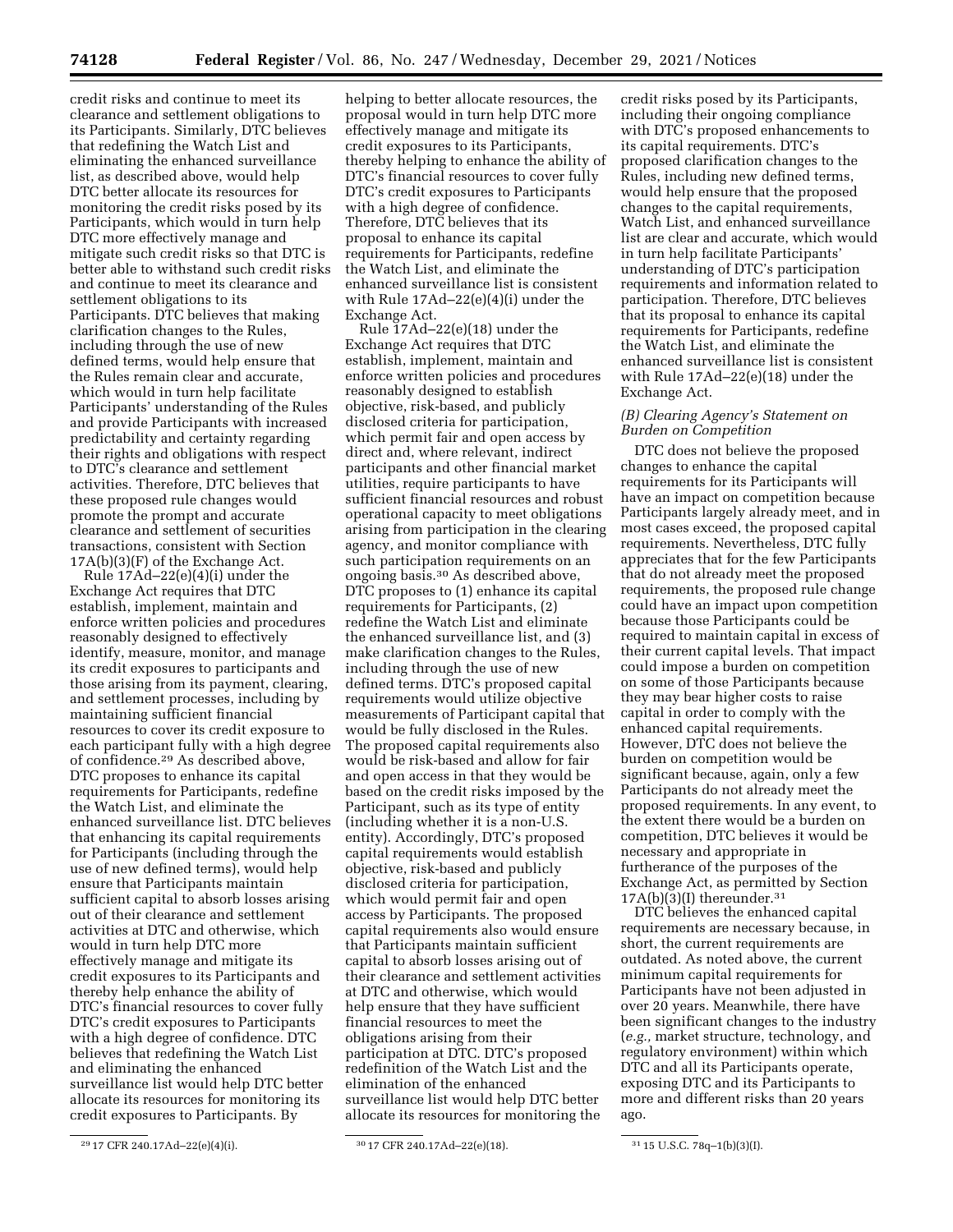There also have been significant Participant changes over the past 20 years. Numerous mergers, acquisitions, and new market entrants have created a diverse group of Participants that has expanded the credit-risk profiles that DTC must manage.

Moreover, as noted above, transaction values at DTC have increased significantly over the years.<sup>32</sup> Although the increase does not present more risk to DTC directly, as DTC's services are nonguaranteed and fully collateralized, DTC does have an interest in ensuring that its Participants have a certain minimum amount of capital to help support the increased activity.

There also has been heightened focus on legal, operational, and cyber risk, given the devastating impact that they could have today. Appreciation of these greater risks have manifested into new regulatory requirements for certain industry participants,33 including DTC, requiring DTC to maintain greater capital amounts and deploy enhanced risk management tools.34

While DTC believes Participants must understand the risks that their capitalization presents to DTC and be prepared to monitor their capitalization and alter their behavior in order to minimize that risk, as necessary, DTC also appreciates and understands that Participants must be able to plan for their capital requirements. That is why DTC would not implement the proposed changes to any of the enhanced capital requirements until one year after the Commission's approval of the proposal. During that one-year period, DTC would periodically provide Participants with estimates of their capital requirements. The deferred implementation for all Participants and the estimated capital requirements for Participants are designed to give Participants the opportunity to assess the impact of their enhanced capital requirements on their business profile and make any changes that they deem necessary.

DTC also believes the proposed changes are consistent with and would improve upon DTC's compliance with applicable regulatory requirements, as discussed above, including Section 17A(b)(3)(F) of the Exchange Act and Rules 17Ad–22(e)(4)(i) and (e)(18) promulgated thereunder.

Therefore, DTC believes the proposed changes to enhance the capital

requirements for its Participants are appropriate in furtherance of the purposes of the Exchange Act, as permitted by Section 17A(b)(3)(I) thereunder,<sup>35</sup> as the proposed changes are purposely tailored and structured, provide for a one-year implementation period, and are consistent with applicable provisions of the Exchange Act and rules thereunder.

DTC does not believe that the proposed changes to redefine the Watch List and eliminate the enhanced surveillance list would impact competition. Redefining the Watch List and eliminating the enhanced surveillance list are simply intended to streamline and clarify these monitoring practices. If anything, by no longer automatically including Participants with a CRRM rating of 5 on the Watch List, as proposed, the change could promote competition for such Participants, as such Participants would no longer automatically be subject to increased scrutiny by DTC, including the possibility of increased financial and reporting obligations.

# *(C) Clearing Agency's Statement on Comments on the Proposed Rule Change Received From Members, Participants, or Others*

DTC has not received or solicited any written comments relating to this proposal.36 If any written comments are received, DTC will amend this filing to publicly file such comments as an Exhibit 2 to this filing, as required by Form 19b–4 and the General Instructions thereto.

Persons submitting written comments are cautioned that, according to Section IV (Solicitation of Comments) of the Exhibit 1A in the General Instructions to Form 19b–4, the Commission does not edit personal identifying information from comment submissions. Commenters should submit only information that they wish to make available publicly, including their name, email address, and any other identifying information.

All prospective commenters should follow the Commission's instructions on *How to Submit Comments,* available at *[https://www.sec.gov/regulatory-actions/](https://www.sec.gov/regulatory-actions/how-to-submit-comments) [how-to-submit-comments.](https://www.sec.gov/regulatory-actions/how-to-submit-comments)* General questions regarding the rule filing process or logistical questions regarding this filing should be directed to the Main Office of the Commission's Division of Trading and Markets at *[tradingandmarkets@sec.gov](mailto:tradingandmarkets@sec.gov)* or 202– 551–5777.

DTC reserves the right to not respond to any comments received.

## **III. Date of Effectiveness of the Proposed Rule Change, and Timing for Commission Action**

Within 45 days of the date of publication of this notice in the **Federal Register** or within such longer period up to 90 days (i) as the Commission may designate if it finds such longer period to be appropriate and publishes its reasons for so finding or (ii) as to which the self-regulatory organization consents, the Commission will:

(A) By order approve or disapprove such proposed rule change, or

(B) institute proceedings to determine whether the proposed rule change should be disapproved.

#### **IV. Solicitation of Comments**

Interested persons are invited to submit written data, views and arguments concerning the foregoing, including whether the proposed rule change is consistent with the Act. Comments may be submitted by any of the following methods:

#### *Electronic Comments*

• Use the Commission's internet comment form (*[http://www.sec.gov/](http://www.sec.gov/rules/sro.shtml)  [rules/sro.shtml](http://www.sec.gov/rules/sro.shtml)*); or

• Send an email to *[rule-comments@](mailto:rule-comments@sec.gov) [sec.gov.](mailto:rule-comments@sec.gov)* Please include File Number SR– DTC–2021–017 on the subject line.

#### *Paper Comments*

• Send paper comments in triplicate to Secretary, Securities and Exchange Commission, 100 F Street NE, Washington, DC 20549.

All submissions should refer to File Number SR–DTC–2021–017. This file number should be included on the subject line if email is used. To help the Commission process and review your comments more efficiently, please use only one method. The Commission will post all comments on the Commission's internet website (*[http://www.sec.gov/](http://www.sec.gov/rules/sro.shtml)  [rules/sro.shtml](http://www.sec.gov/rules/sro.shtml)*). Copies of the submission, all subsequent amendments, all written statements with respect to the proposed rule change that are filed with the Commission, and all written communications relating to the proposed rule change between the Commission and any person, other than those that may be withheld from the public in accordance with the provisions of 5 U.S.C. 552, will be available for website viewing and printing in the Commission's Public Reference Room, 100 F Street NE, Washington, DC 20549 on official business days between the hours of

<sup>32</sup>*See supra* note 9.

<sup>33</sup>*See, e.g.,* Basel Committee on Banking Supervision, Basel III Standards, *supra* note 5; Financial Stability Board, 2020 list of G–SIBs, *supra*  note 6; U.S. Department of the Treasury, Designations, Financial Market Utility Designations, *supra* note 7.

<sup>34</sup>*See, e.g.,* CCAS, *supra* note 8.

 $3515$  U.S.C. 78q-1(b)(3)(I).

<sup>36</sup>*See supra* note 25.